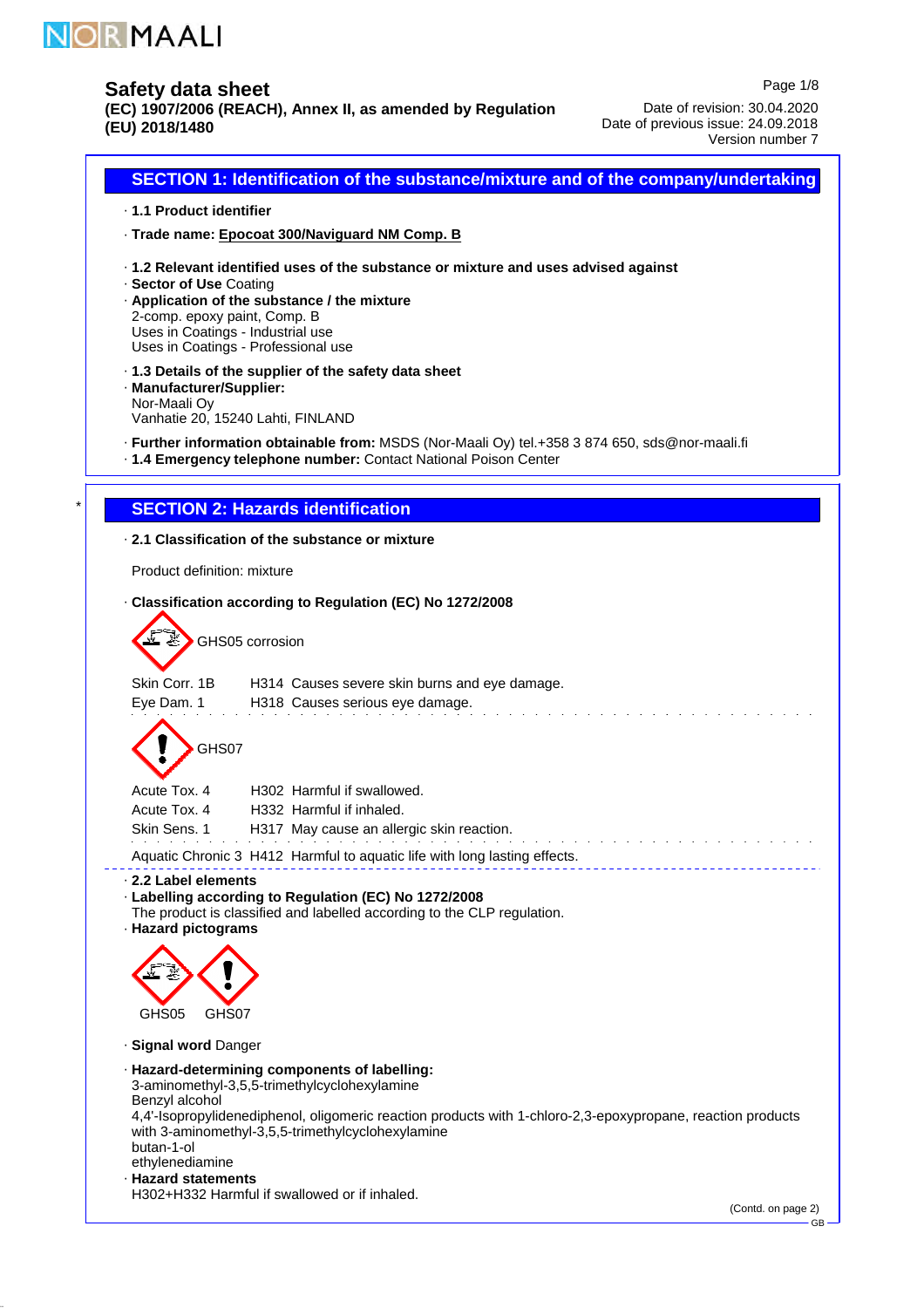

## **Safety data sheet**

**(EC) 1907/2006 (REACH), Annex II, as amended by Regulation (EU) 2018/1480**

Page 2/8

Date of revision: 30.04.2020 Date of previous issue: 24.09.2018 Version number 7

#### **Trade name: Epocoat 300/Naviguard NM Comp. B**

**Precautionary statements** · **2.3 Other hazards** · **Results of PBT and vPvB assessment** · · PBT: Not applicable. · vPvB: Not applicable. (Contd. of page 1) H314 Causes severe skin burns and eye damage. H317 May cause an allergic skin reaction.<br>H412 Harmful to aquatic life with long lasti Harmful to aquatic life with long lasting effects. P261 Avoid breathing dust/fume/gas/mist/vapours/spray.<br>P280 Wear protective gloves/protective clothing/eve prot Wear protective gloves/protective clothing/eye protection/face protection. P303+P361+P353 IF ON SKIN (or hair): Take off immediately all contaminated clothing. Rinse skin with water [or shower]. P305+P351+P338 IF IN EYES: Rinse cautiously with water for several minutes. Remove contact lenses, if present and easy to do. Continue rinsing. P310 Immediately call a POISON CENTER/doctor.<br>P403+P233 Store in a well-ventilated place. Keep contain Store in a well-ventilated place. Keep container tightly closed.

## **SECTION 3: Composition/information on ingredients**

- **3.2 Chemical characterisation: Mixtures** ·
- **Description:** · Mixture of substances listed below with nonhazardous additions.

| Dangerous components:                                             |                                                                                                                                                                                                                                           |             |
|-------------------------------------------------------------------|-------------------------------------------------------------------------------------------------------------------------------------------------------------------------------------------------------------------------------------------|-------------|
| CAS: 100-51-6<br>EINECS: 202-859-9<br>Reg.nr.: 01-2119492630-38-  | Benzyl alcohol<br>Acute Tox. 4, H302; Acute Tox. 4, H332                                                                                                                                                                                  | $25 - 50%$  |
| CAS: 2855-13-2<br>EINECS: 220-666-8<br>Reg.nr.: 01-2119514687-32- | 3-aminomethyl-3,5,5-trimethylcyclohexylamine<br>Skin Corr. 1B, H314; Acute Tox. 4, H302; Acute Tox. 4, H312; Skin<br>Sens. 1, H317; Aquatic Chronic 3, H412                                                                               | $25 - 50%$  |
| CAS: 38294-64-3<br>NLP: 500-101-4<br>Reg.nr.: 01-2119965165-33-   | 4,4'-Isopropylidenediphenol, oligomeric reaction products with 1-<br>chloro-2,3-epoxypropane, reaction products with 3-aminomethyl-<br>3,5,5-trimethylcyclohexylamine<br>Skin Corr. 1B, H314; Skin Sens. 1, H317; Aquatic Chronic 3, H412 | $10 - 50%$  |
| CAS: 71-36-3<br>EINECS: 200-751-6<br>Reg.nr.: 01-2119484630-38-   | butan-1-ol<br>Flam. Liq. 3, H226; Eye Dam. 1, H318; Acute Tox. 4, H302; Skin Irrit. 2, H315; STOT SE 3, H335-H336                                                                                                                         | $2.5 - 10%$ |
| CAS: 69-72-7<br>EINECS: 200-712-3<br>Reg.nr.: 01-2119486984-17-   | salicylic acid<br>Repr. 2, H361d; Eye Dam. 1, H318; Acute Tox. 4, H302                                                                                                                                                                    | $< 3\%$     |
| CAS: 107-15-3<br>EINECS: 203-468-6<br>Reg.nr.: 01-2119480383-37-  | ethylenediamine<br>Flam. Liq. 3, H226; Resp. Sens. 1, H334; Skin Corr. 1B, H314;<br>Acute Tox. 4, H302; Acute Tox. 4, H312; Skin Sens. 1, H317                                                                                            | $< 0.2\%$   |
| · SVHC                                                            |                                                                                                                                                                                                                                           |             |

107-15-3 ethylenediamine

**Additional information:** For the wording of the listed hazard phrases refer to section 16.

### **SECTION 4: First aid measures**

#### **4.1 Description of first aid measures** ·

**General information:** ·

**After inhalation:** · Never give anything by mouth or induce vomiting to an unconscious person or a person who has convulsions.

Remove person to fresh air, keep patient warm and at rest. If breathing is irregular, call national emergency number, if needed start giving artificial respiration and seek medical advice.

**After skin contact:** ·

Remove contaminated clothing and shoes. Wash skin thoroughly with soap and water or use recognised skin cleanser. Do NOT use solvents or thinners.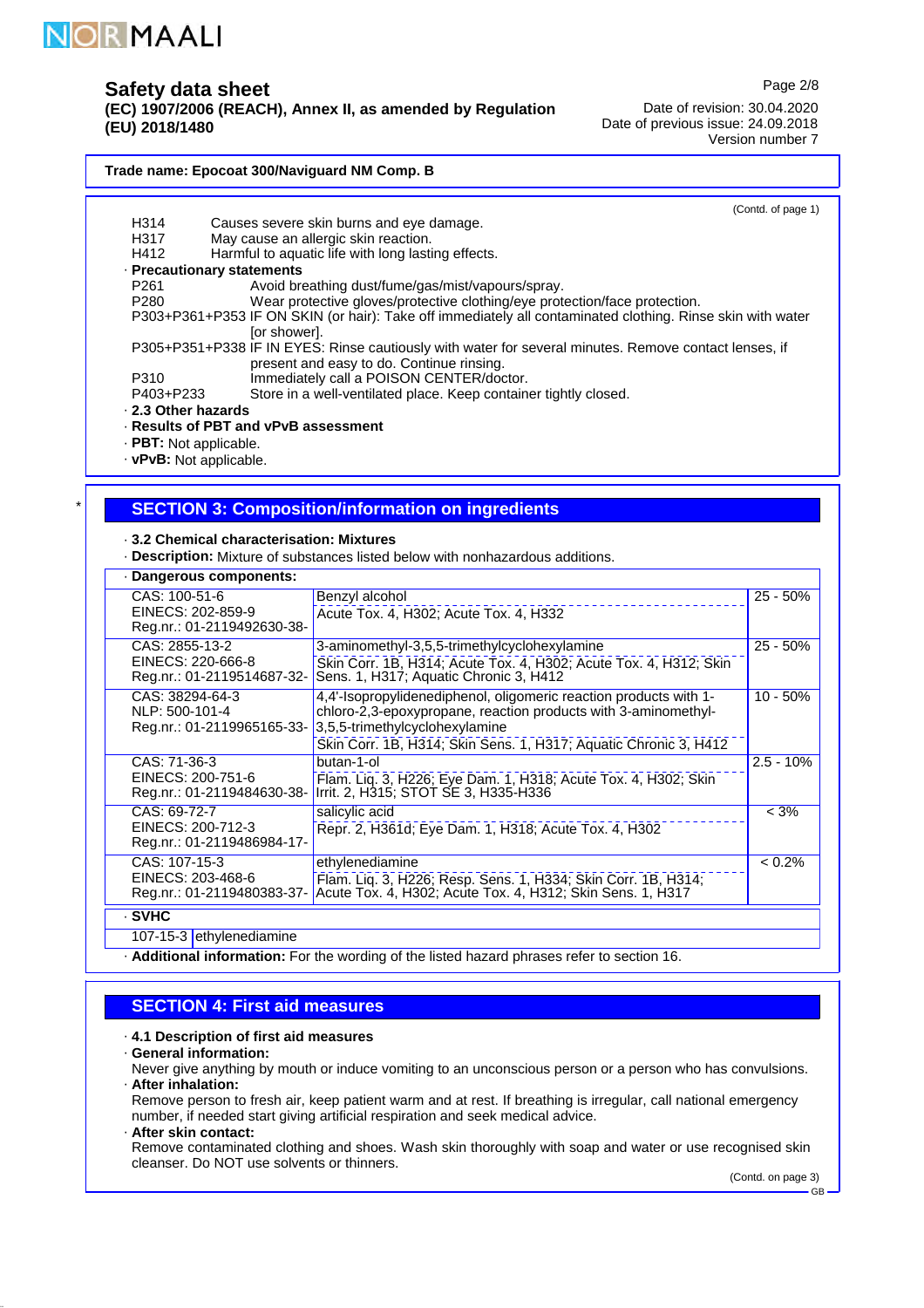

**(EC) 1907/2006 (REACH), Annex II, as amended by Regulation (EU) 2018/1480**

Page 3/8 Date of revision: 30.04.2020 Date of previous issue: 24.09.2018 Version number 7

#### **Trade name: Epocoat 300/Naviguard NM Comp. B**

(Contd. of page 2)

**After eye contact:** ·

Check for and remove any contact lenses. Immediately flush eyes with running water for at least 15 minutes, keeping eyelids open.

**After swallowing:** ·

If swallowed, seek medical advice immediately and show the container or label. Keep person warm and at rest. Do not induce vomiting.

- **4.2 Most important symptoms and effects, both acute and delayed** · No further relevant information available.
- **Information for doctor:** · Treatment according to symptoms.
- **4.3 Indication of any immediate medical attention and special treatment needed** ·
- No further relevant information available.

## **SECTION 5: Firefighting measures**

- **5.1 Extinguishing media** ·
- · Suitable extinguishing agents: Use fire extinguishing methods suitable to surrounding conditions.
- **For safety reasons unsuitable extinguishing agents:** · Water with full jet
- **5.2 Special hazards arising from the substance or mixture** · No further relevant information available.
- **5.3 Advice for firefighters** ·

Evacuate people from danger area and deny access to area. Remove containers from danger area and try to cool containers which cannot be removed safely. This material is harmful to aquatic life with long lasting effects. Fire water contamined with this material must be contained and prevented from being discharged to any waterway, sewer or drain.

**Protective equipment:** · Compressed air respirator and protective clothing.

## **SECTION 6: Accidental release measures**

### **6.1 Personal precautions, protective equipment and emergency procedures** ·

Avoid breathing vapor or mist. Provide adequate ventilation. Wear personal protective equipment (extinguishing suit, protective gloves, rubber boots). Keep unauthorized persons away.

- **6.2 Environmental precautions:** · Avoid dispersal of spilt material and runoff and contact with soil, waterways, drains and sewers. Inform the relevant authorities if the product has caused environmental pollution (sewers, waterways, soil or air). Water polluting material.
- **6.3 Methods and material for containment and cleaning up:** ·

Absorb liquid components with liquid-binding material (sand, peat or other absorbent material). Ensure adequate ventilation.

- **6.4 Reference to other sections** ·
- See Section 7 for information on safe handling.
- See Section 8 for information on personal protection equipment.

See Section 13 for disposal information.

## **SECTION 7: Handling and storage**

**7.1 Precautions for safe handling** ·

Handling must be organised so that skin contact with the product and splashes to eyes can be avoided.

- **7.2 Conditions for safe storage, including any incompatibilities** ·
- **Storage:** ·
- **Requirements to be met by storerooms and receptacles:** ·

Store in accordance with local regulations. Observe label precautions. Store in a dry, cool and well-ventilated area. Keep away from heat and direct sunlight. Keep away from sources of ignition. Keep away from: oxidising agents, strong alkalis, strong acids. No smoking. Prevent unauthorised access. Containers that have been opened must be carefully resealed and kept upright to prevent leakage. Do not empty into drains.

**Information about storage in one common storage facility:** · Not required.

- **Further information about storage conditions:** · Keep container tightly sealed.
- **7.3 Specific end use(s)** · No further relevant information available.

(Contd. on page 4)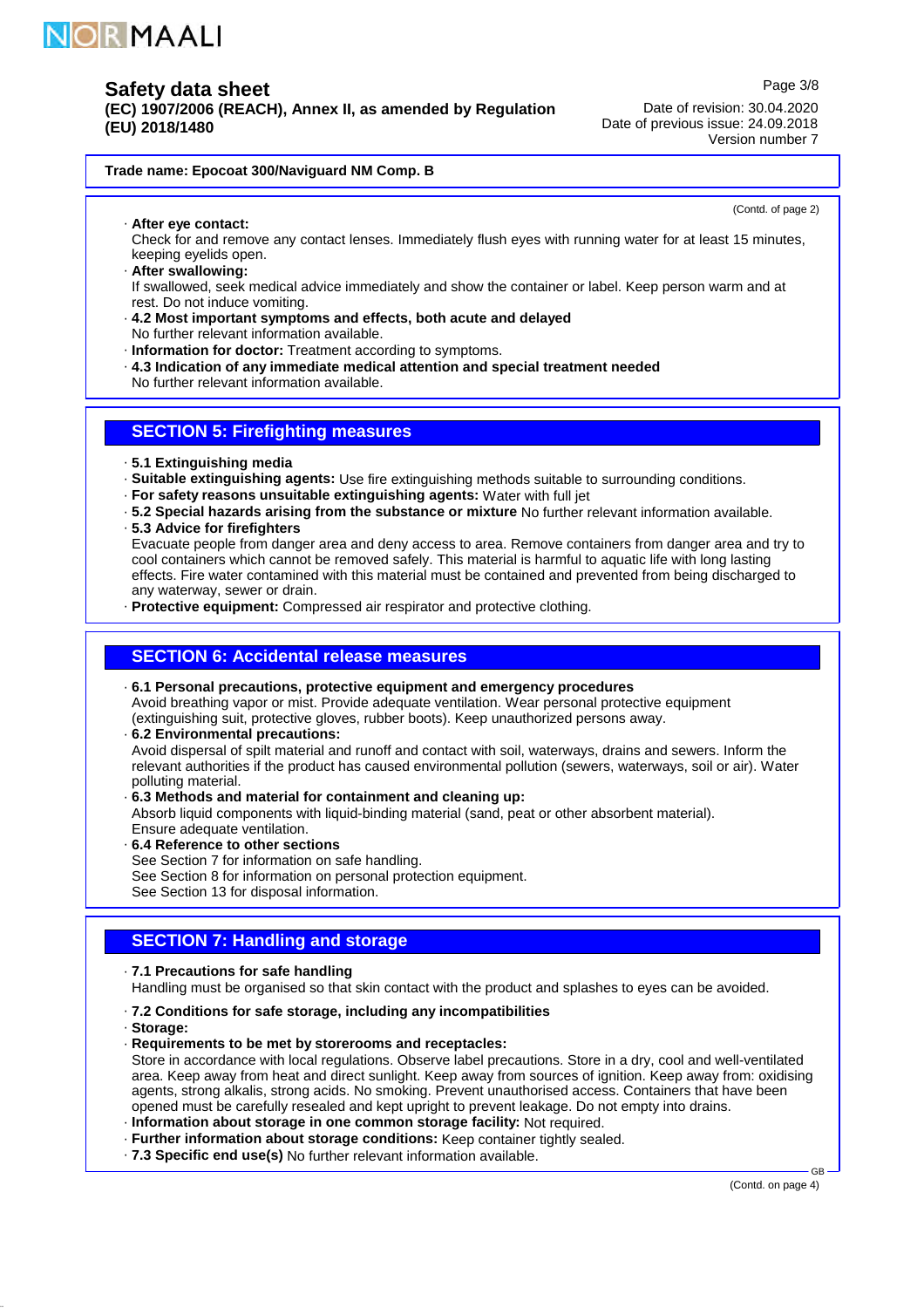

# **Safety data sheet**

**(EC) 1907/2006 (REACH), Annex II, as amended by Regulation (EU) 2018/1480**

Date of revision: 30.04.2020 Date of previous issue: 24.09.2018 Version number 7

**Trade name: Epocoat 300/Naviguard NM Comp. B**

(Contd. of page 3)

Page 4/8

## **SECTION 8: Exposure controls/personal protection**

**Additional information about design of technical facilities:** · No further data; see item 7.

#### **8.1 Control parameters** ·

**Ingredients with limit values that require monitoring at the workplace:** ·

# **100-51-6 Benzyl alcohol**

HTP Long-term value: 45 mg/m<sup>3</sup>, 10 ppm

### **71-36-3 butan-1-ol**

HTP Short-term value: 230 mg/m<sup>3</sup>, 75 ppm Long-term value: 150 mg/m<sup>3</sup>, 50 ppm

# **Skin**

**107-15-3 ethylenediamine**

HTP Short-term value: 50 mg/m<sup>3</sup>, 20 ppm Long-term value:  $25 \text{ mg/m}^3$ , 10 ppm skin

### **Additional information:** ·

The information is based on the valid lists at the time of manufacture (Finland 538/2018).

#### **8.2 Exposure controls** ·

**Personal protective equipment:** ·

### **General protective and hygienic measures:** ·

Use only with adequate ventilation. Use process enclosures, local exhaust ventilation or other engineering controls to keep worker exposure to airborne contaminants below any recommended or statutory limits. Wash hands, forearms and face thoroughly after handling chemical products, before eating, smoking and using the lavatory and at the end of the working period.

**Respiratory protection:** ·

If ventilation is insufficient or if workers are exposed to concentrations above the exposure limit they must use half- or full mask with gas filter A (brown, organic substances), and when grinding P2 (IIb) -type dust filter. Mask with combined filter (gas & dust) A2-P2 must be used when spraying. In the continuous long-term work it is recommended to use motored air protector or separative protector (fresh air hood or compressed air hood or such).

### **Protection of hands:** ·



Protective gloves

**Material of gloves** · Selection of the glove material on consideration of the penetration times, rates of diffusion and the degradation

Wear suitable gloves tested to EN374.

Recommended, gloves(breakthrough time) > 8 hours: neoprene, fluor rubber, Viton®, 4H, butyl rubber May be used, gloves(breakthrough time) 4 - 8 hours: nitrile rubber, PVC

### **Penetration time of glove material** ·

The exact break through time has to be found out by the manufacturer of the protective gloves and has to be observed.

**Eye protection:** ·



Tightly sealed goggles

**Body protection:** · Protective work clothing The eye flushing device should be located near the the paint work area.

(Contd. on page 5)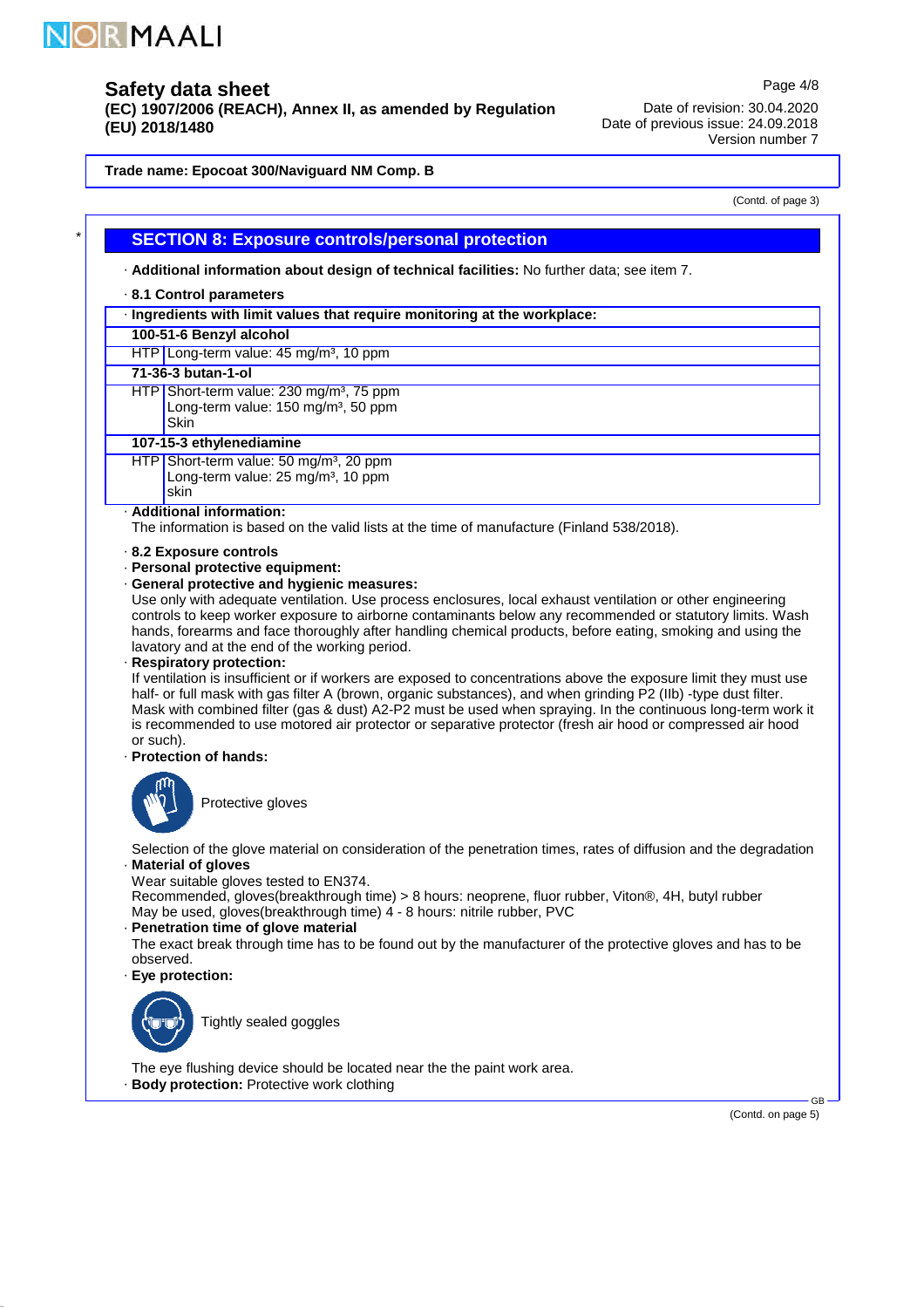

**(EC) 1907/2006 (REACH), Annex II, as amended by Regulation (EU) 2018/1480**

Date of revision: 30.04.2020 Date of previous issue: 24.09.2018 Version number 7

Page 5/8

(Contd. of page 4)

**Trade name: Epocoat 300/Naviguard NM Comp. B**

| <b>SECTION 9: Physical and chemical properties</b>                                                                 |                                                                                              |  |
|--------------------------------------------------------------------------------------------------------------------|----------------------------------------------------------------------------------------------|--|
| . 9.1 Information on basic physical and chemical properties<br>· General Information                               |                                                                                              |  |
| · Appearance:<br>Form:                                                                                             | Fluid                                                                                        |  |
| Colour:                                                                                                            | Yellowish                                                                                    |  |
| · Odour:                                                                                                           | Strong                                                                                       |  |
| · Odour threshold:                                                                                                 | Not determined.                                                                              |  |
| · pH-value:                                                                                                        | Not determined.                                                                              |  |
| · Change in condition<br><b>Melting point/freezing point:</b><br>Initial boiling point and boiling range: > 200 °C | Undetermined.                                                                                |  |
| · Flash point:                                                                                                     | 105 °C                                                                                       |  |
| · Flammability (solid, gas):                                                                                       | Not applicable.                                                                              |  |
| · Ignition temperature:                                                                                            | 435 °C                                                                                       |  |
| · Decomposition temperature:                                                                                       | Not determined.                                                                              |  |
| · Auto-ignition temperature:                                                                                       | Product is not selfigniting.                                                                 |  |
| · Explosive properties:                                                                                            | Product does not present an explosion hazard.                                                |  |
| · Explosion limits:<br>Lower:<br>Upper:                                                                            | 1.3 Vol %<br>13 Vol %                                                                        |  |
| · Vapour pressure at 20 °C:                                                                                        | $0.1$ hPa                                                                                    |  |
| · Density at 20 °C:<br>· Relative density<br>· Vapour density<br>· Evaporation rate                                | 1.02 $q/cm^3$<br>Not determined.<br>Not determined.<br>Not determined.                       |  |
| · Solubility in / Miscibility with<br>water:                                                                       | Not miscible or difficult to mix.                                                            |  |
| · Partition coefficient: n-octanol/water:                                                                          | Not determined.                                                                              |  |
| · Viscosity:<br>Dynamic:<br>Kinematic at 40 °C:<br>. 9.2 Other information                                         | Not determined.<br>$> 20.5$ mm <sup>2</sup> /s<br>No further relevant information available. |  |

## **SECTION 10: Stability and reactivity**

**10.1 Reactivity** No specific test data related to reactivity available for this product or its ingredients.

**10.2 Chemical stability** ·

**Thermal decomposition / conditions to be avoided:** · No decomposition if used according to specifications.

**10.3 Possibility of hazardous reactions** ·

- Under normal conditions of storage and use, hazardous decomposition products should not be produced.
- **10.4 Conditions to avoid** No further relevant information available. **10.5 Incompatible materials:** · No further relevant information available.
- **10.6 Hazardous decomposition products:** ·

Under normal conditions of storage and use, hazardous decomposition products should not be produced.

(Contd. on page 6)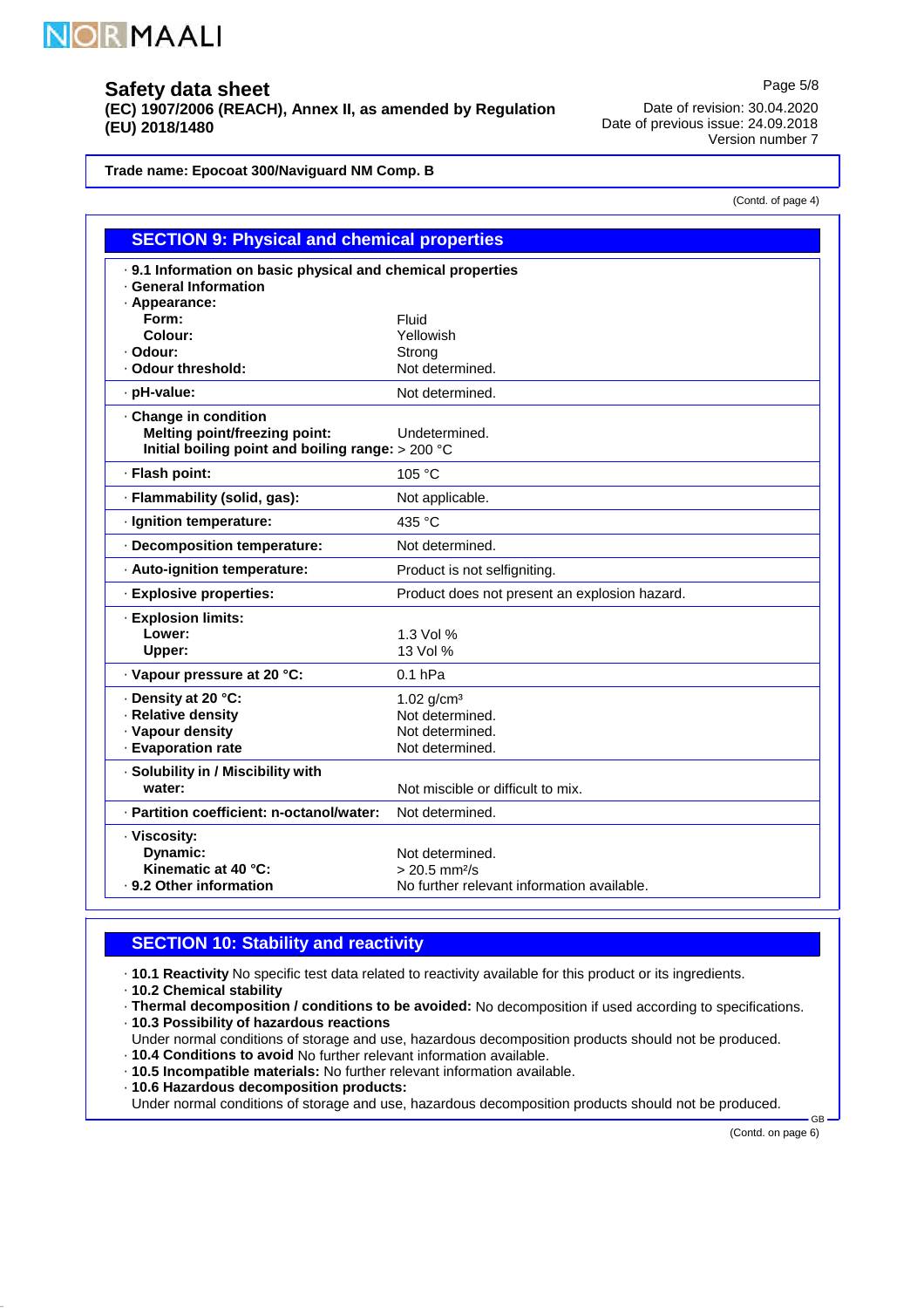

# **Safety data sheet**

**(EC) 1907/2006 (REACH), Annex II, as amended by Regulation (EU) 2018/1480**

Date of revision: 30.04.2020 Date of previous issue: 24.09.2018 Version number 7

**Trade name: Epocoat 300/Naviguard NM Comp. B**

| (Contd. of page 5) |  |  |
|--------------------|--|--|
|--------------------|--|--|

 $-$ GB

Page 6/8

|                                                                                                                            |                                     | <b>SECTION 11: Toxicological information</b>                                                                                                                                                                                                                                                                                                                                                                                                                                                                                                                                                                                                                                                                                                                              |  |
|----------------------------------------------------------------------------------------------------------------------------|-------------------------------------|---------------------------------------------------------------------------------------------------------------------------------------------------------------------------------------------------------------------------------------------------------------------------------------------------------------------------------------------------------------------------------------------------------------------------------------------------------------------------------------------------------------------------------------------------------------------------------------------------------------------------------------------------------------------------------------------------------------------------------------------------------------------------|--|
| · Acute toxicity                                                                                                           |                                     | · 11.1 Information on toxicological effects                                                                                                                                                                                                                                                                                                                                                                                                                                                                                                                                                                                                                                                                                                                               |  |
|                                                                                                                            | Harmful if swallowed or if inhaled. |                                                                                                                                                                                                                                                                                                                                                                                                                                                                                                                                                                                                                                                                                                                                                                           |  |
|                                                                                                                            |                                     | . LD/LC50 values relevant for classification:                                                                                                                                                                                                                                                                                                                                                                                                                                                                                                                                                                                                                                                                                                                             |  |
| 100-51-6 Benzyl alcohol                                                                                                    |                                     |                                                                                                                                                                                                                                                                                                                                                                                                                                                                                                                                                                                                                                                                                                                                                                           |  |
| Oral                                                                                                                       | <b>LD50</b>                         | 1,230 mg/kg (rat)                                                                                                                                                                                                                                                                                                                                                                                                                                                                                                                                                                                                                                                                                                                                                         |  |
| Dermal                                                                                                                     | LD50                                | 2,000 mg/kg (rabbit)                                                                                                                                                                                                                                                                                                                                                                                                                                                                                                                                                                                                                                                                                                                                                      |  |
|                                                                                                                            |                                     | Inhalative LC50/4 h $>$ 4.178 mg/l (rat)                                                                                                                                                                                                                                                                                                                                                                                                                                                                                                                                                                                                                                                                                                                                  |  |
|                                                                                                                            |                                     | 2855-13-2 3-aminomethyl-3,5,5-trimethylcyclohexylamine                                                                                                                                                                                                                                                                                                                                                                                                                                                                                                                                                                                                                                                                                                                    |  |
| Oral                                                                                                                       | <b>LD50</b>                         | 1,030 mg/kg (rat)                                                                                                                                                                                                                                                                                                                                                                                                                                                                                                                                                                                                                                                                                                                                                         |  |
| Dermal                                                                                                                     | LD50                                | > 2,000 mg/kg (rat)                                                                                                                                                                                                                                                                                                                                                                                                                                                                                                                                                                                                                                                                                                                                                       |  |
| 71-36-3 butan-1-ol                                                                                                         |                                     |                                                                                                                                                                                                                                                                                                                                                                                                                                                                                                                                                                                                                                                                                                                                                                           |  |
| Oral                                                                                                                       | <b>LD50</b>                         | 790 mg/kg (rat)                                                                                                                                                                                                                                                                                                                                                                                                                                                                                                                                                                                                                                                                                                                                                           |  |
| Dermal                                                                                                                     | LD50                                | 3,400 mg/kg (rabbit)                                                                                                                                                                                                                                                                                                                                                                                                                                                                                                                                                                                                                                                                                                                                                      |  |
|                                                                                                                            |                                     | Inhalative LC50/4 h $8,000$ mg/l (rat)                                                                                                                                                                                                                                                                                                                                                                                                                                                                                                                                                                                                                                                                                                                                    |  |
| 69-72-7 salicylic acid                                                                                                     |                                     |                                                                                                                                                                                                                                                                                                                                                                                                                                                                                                                                                                                                                                                                                                                                                                           |  |
| Oral                                                                                                                       | LD <sub>50</sub>                    | 891 mg/kg (rat)                                                                                                                                                                                                                                                                                                                                                                                                                                                                                                                                                                                                                                                                                                                                                           |  |
| 107-15-3 ethylenediamine                                                                                                   |                                     |                                                                                                                                                                                                                                                                                                                                                                                                                                                                                                                                                                                                                                                                                                                                                                           |  |
| Oral                                                                                                                       | LD <sub>50</sub>                    | 866 mg/kg (rat) (OECD Guideline 401)                                                                                                                                                                                                                                                                                                                                                                                                                                                                                                                                                                                                                                                                                                                                      |  |
| Dermal                                                                                                                     | LD50                                | 560 mg/kg (rabbit)                                                                                                                                                                                                                                                                                                                                                                                                                                                                                                                                                                                                                                                                                                                                                        |  |
|                                                                                                                            |                                     | Inhalative $LC50/4 h$ 14.7 mg/l (rat)                                                                                                                                                                                                                                                                                                                                                                                                                                                                                                                                                                                                                                                                                                                                     |  |
| · Primary irritant effect:<br>· Skin corrosion/irritation<br>· Serious eye damage/irritation<br>Causes serious eye damage. |                                     | Causes severe skin burns and eye damage.<br>· Respiratory or skin sensitisation<br>May cause an allergic skin reaction.<br>· CMR effects (carcinogenity, mutagenicity and toxicity for reproduction)<br>. Germ cell mutagenicity Based on available data, the classification criteria are not met.<br>. Carcinogenicity Based on available data, the classification criteria are not met.<br>. Reproductive toxicity Based on available data, the classification criteria are not met.<br>. STOT-single exposure Based on available data, the classification criteria are not met.<br>· STOT-repeated exposure Based on available data, the classification criteria are not met.<br>· Aspiration hazard Based on available data, the classification criteria are not met. |  |
|                                                                                                                            |                                     | <b>SECTION 12: Ecological information</b>                                                                                                                                                                                                                                                                                                                                                                                                                                                                                                                                                                                                                                                                                                                                 |  |

**12.1 Toxicity** ·

\*

| · Aquatic toxicity:                                    |                                                                    |  |
|--------------------------------------------------------|--------------------------------------------------------------------|--|
| 100-51-6 Benzyl alcohol                                |                                                                    |  |
|                                                        | 72-h EC50 770 mg/L (Pseudokirchneriella subcapitata) (OECD TG 201) |  |
|                                                        | 48-h EC50 230 mg/L (Daphnia magna) (OECD TG 202)                   |  |
|                                                        | 96-h LC50 460 mg/L (Pimephales promelas) (EPA OPP 72-1)            |  |
| 2855-13-2 3-aminomethyl-3,5,5-trimethylcyclohexylamine |                                                                    |  |
|                                                        | 48-h EC50 17.4 - 21.5 mg/L (Daphnia magna)                         |  |
|                                                        | 72-h IC50 37 mg/L (Scendesmus subspicatus)                         |  |
| 71-36-3 butan-1-ol                                     |                                                                    |  |
|                                                        | 96-h LC50 1.73 mg/L (Fathead minnow)                               |  |
| 69-72-7 salicylic acid                                 |                                                                    |  |
|                                                        | 72-h EC50 $> 100$ mg/L (Algae)                                     |  |
|                                                        | (Contd. on page 7)<br>$\sim$                                       |  |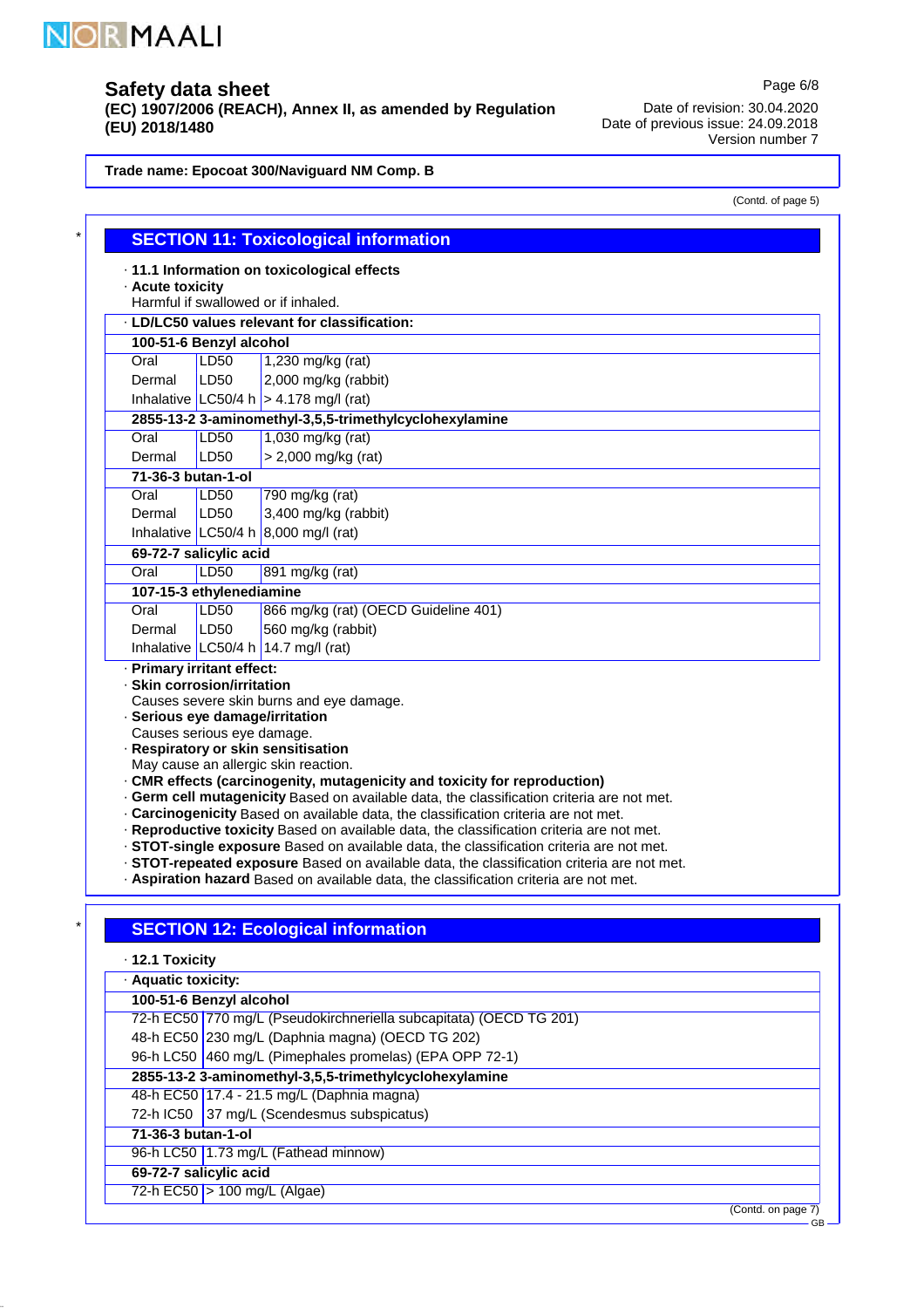

**(EC) 1907/2006 (REACH), Annex II, as amended by Regulation (EU) 2018/1480**

Date of revision: 30.04.2020 Date of previous issue: 24.09.2018 Version number 7

**Trade name: Epocoat 300/Naviguard NM Comp. B**

48-h EC50 870 mg/L (Daphnia magna)

96-h LC50 1.38 mg/L (Fish)

**12.2 Persistence and degradability** ·

Biodegradation: Benzyl alcohol: readily

3-aminomethyl-3,5,5-trimethylcyclohexylamine: not readily

- **12.3 Bioaccumulative potential** Benzyl alcohol: LogPow = 1,1 (low)
- **12.4 Mobility in soil** · No further relevant information available.
- **Ecotoxical effects:** ·
- **Remark:** · Harmful to fish
- **12.5 Results of PBT and vPvB assessment** ·
- · PBT: Not applicable.
- · vPvB: Not applicable.

**12.6 Other adverse effects** · No further relevant information available.

# **SECTION 13: Disposal considerations**

**13.1 Waste treatment methods** ·

**Recommendation** ·

Do not allow to enter drains or watercourses. Material and/or container must be disposed of as hazardous waste.

**European waste catalogue** ·

08 01 11\* waste paint and varnish containing organic solvents or other hazardous substances

**Uncleaned packaging:** ·

**Recommendation:** ·

Empty, dry paint containers (hole made to the bottom) should be taken to collection centres for metallic paint packages. If this collecting/recycling centre doesn't exist, containers can be taken to a local dump pit. For more information contact your local waste disposal authorities or paint deliverer.

# **SECTION 14: Transport information**

| $\cdot$ 14.1 UN-Number<br>· ADR, IMDG, IATA                                         | UN3066                         |                    |
|-------------------------------------------------------------------------------------|--------------------------------|--------------------|
| · 14.2 UN proper shipping name<br>· ADR, IMDG, IATA                                 | <b>PAINT</b>                   |                    |
| . 14.3 Transport hazard class(es)                                                   |                                |                    |
| · ADR, IMDG, IATA                                                                   |                                |                    |
| $\frac{\sqrt{2}}{2}$                                                                |                                |                    |
| · Class                                                                             | 8 Corrosive substances.        |                    |
| · 14.4 Packing group<br>· ADR, IMDG, IATA                                           | $\mathbf{III}$                 |                    |
| · 14.5 Environmental hazards:<br>· Marine pollutant:                                | No.                            |                    |
| · 14.6 Special precautions for user                                                 | Warning: Corrosive substances. |                    |
| · 14.7 Transport in bulk according to Annex II of<br><b>Marpol and the IBC Code</b> | Not applicable.                |                    |
|                                                                                     |                                | (Contd. on page 8) |
|                                                                                     |                                | $GB -$             |

Page 7/8

(Contd. of page 6)